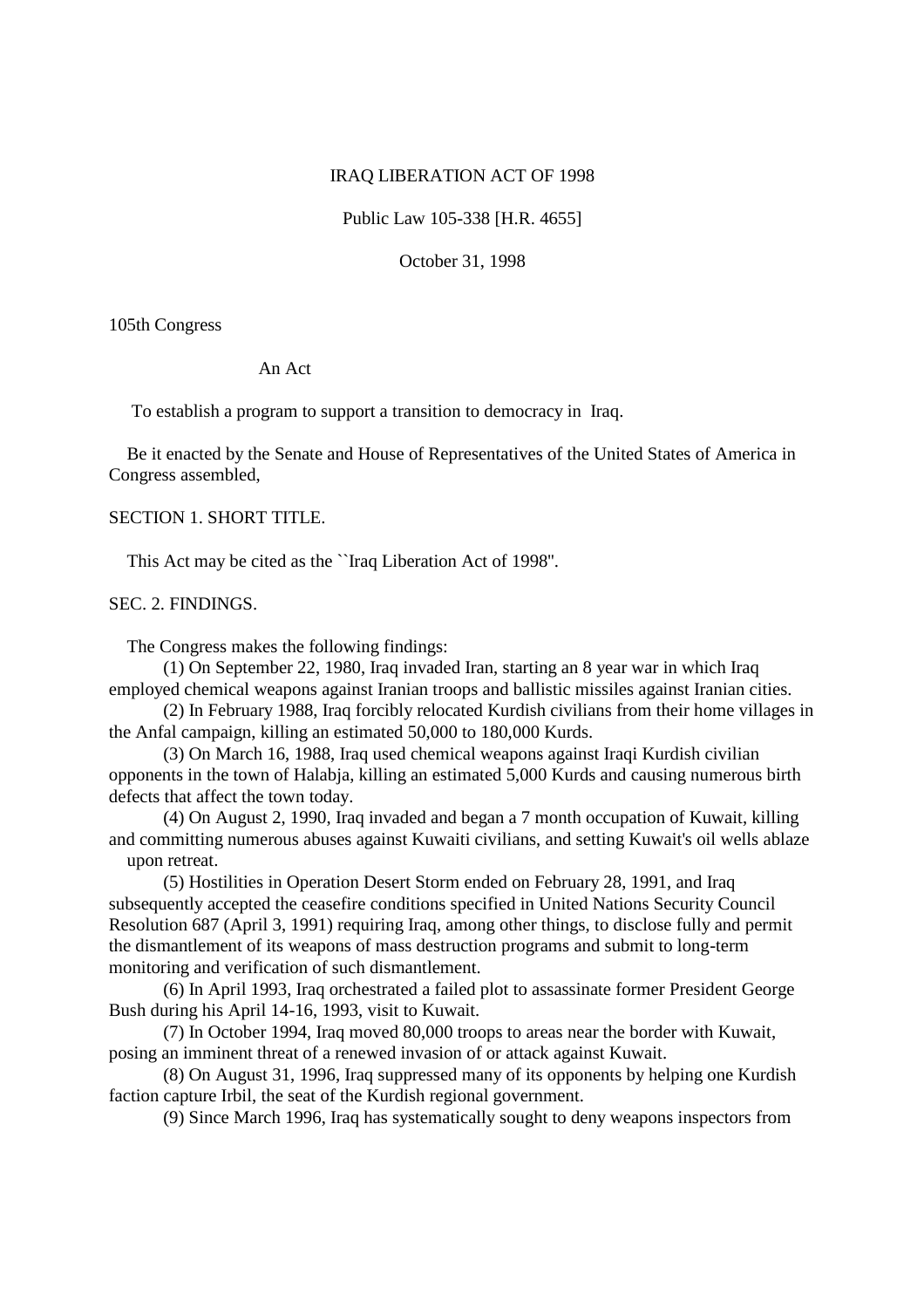the United Nations Special Commission on Iraq (UNSCOM) access to key facilities and documents, has on several occasions endangered the safe operation of UNSCOM helicopters transporting UNSCOM personnel in Iraq, and has persisted in a pattern of deception and concealment regarding the history of its weapons of mass destruction programs.

(10) On August 5, 1998, Iraq ceased all cooperation with UNSCOM, and subsequently threatened to end long-term monitoring activities by the International Atomic Energy Agency and UNSCOM.

(11) On August 14, 1998, President Clinton signed Public Law 105-235, which declared that ``the Government of Iraq is in material and unacceptable breach of its international obligations'' and urged the President ``to take appropriate action, in accordance with the Constitution and relevant laws of the United States, to bring Iraq into compliance with its international obligations.''.

(12) On May 1, 1998, President Clinton signed Public Law 105-174, which made \$5,000,000 available for assistance to the Iraqi democratic opposition for such activities as organization, training, communication and dissemination of information, developing and implementing agreements among opposition groups, compiling information to support the indictment of Iraqi officials for war crimes, and for related purposes.

### SEC. 3. SENSE OF THE CONGRESS REGARDING UNITED STATES POLICY TOWARD IRAQ.

It should be the policy of the United States to support efforts to remove the regime headed by Saddam Hussein from power in Iraq and to promote the emergence of a democratic government to replace that regime.

### SEC. 4. ASSISTANCE TO SUPPORT A TRANSITION TO DEMOCRACY IN IRAQ.

(a) Authority To Provide Assistance.--The President may provide to the Iraqi democratic opposition organizations designated in accordance with section 5 the following assistance:

(1) Broadcasting assistance.--(A) Grant assistance to such organizations for radio and television broadcasting by such organizations to Iraq.

(B) There is authorized to be appropriated to the United States Information Agency \$2,000,000 for fiscal year 1999 to carry out this paragraph.

(2) Military assistance.--(A) The President is authorized to direct the drawdown of defense articles from the stocks of the Department of Defense, defense services of the Department of Defense, and military education and training for such organizations.

(B) The aggregate value (as defined in section 644(m) of the Foreign Assistance Act of 1961) of assistance provided under this paragraph may not exceed \$97,000,000.

(b) Humanitarian Assistance.--The Congress urges the President to use existing authorities under the Foreign Assistance Act of 1961 to provide humanitarian assistance to individuals living in areas of Iraq controlled by organizations designated in accordance with section 5, with emphasis on addressing the needs of individuals who have fled to such areas from areas under the control of the Saddam Hussein regime.

(c) Restriction on Assistance.--No assistance under this section shall be provided to any group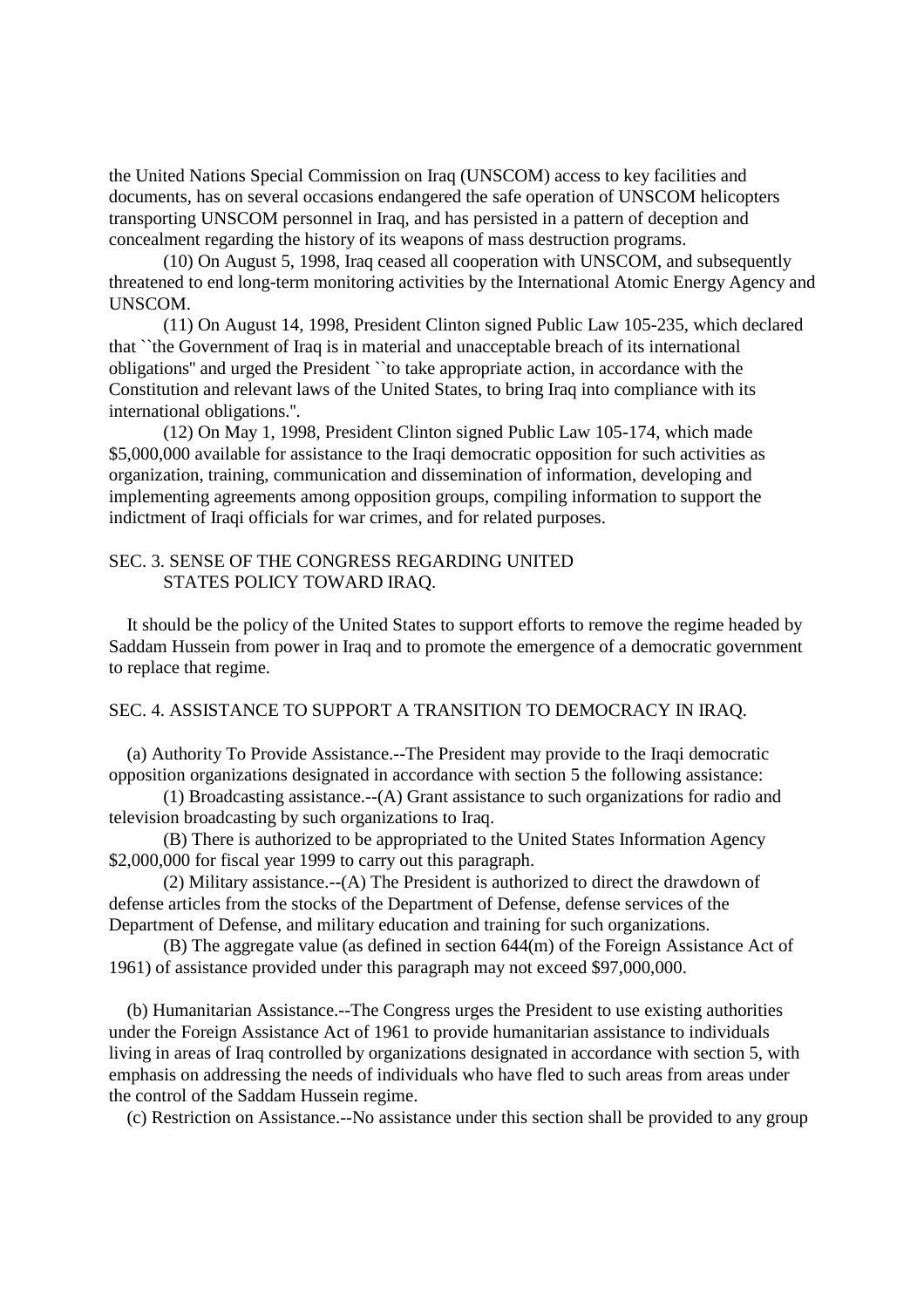within an organization designated in accordance with section 5 which group is, at the time the assistance is to be provided, engaged in military cooperation with the Saddam Hussein regime.

(d) Notification Requirement.--The President shall notify the congressional committees specified in section 634A of the Foreign Assistance Act of 1961 at least 15 days in advance of each obligation of assistance under this section in accordance with the procedures applicable to reprogramming notifications under section 634A.

(e) Reimbursement Relating to Military Assistance.--

(1) In general.--Defense articles, defense services, and military education and training provided under subsection (a)(2) shall be made available without reimbursement to the Department of Defense except to the extent that funds are appropriated pursuant to paragraph (2).

(2) Authorization of appropriations.--There are authorized to be appropriated to the President for each of the fiscal years 1998 and 1999 such sums as may be necessary to reimburse the applicable appropriation, fund, or account for the value (as defined in section 644(m) of the Foreign Assistance Act of 1961) of defense articles, defense services, or military education and training provided under subsection (a)(2).

(f ) Availability of Funds.--(1) Amounts authorized to be appropriated under this section are authorized to remain available until expended.

(2) Amounts authorized to be appropriated under this section are in addition to amounts otherwise available for the purposes described in this section.

(g) Authority To Provide Assistance.--Activities under this section (including activities of the nature described in subsection (b)) may be undertaken notwithstanding any other provision of law.

### SEC. 5. DESIGNATION OF IRAQI DEMOCRATIC OPPOSITION ORGANIZATION.

(a) Initial Designation.--Not later than 90 days after the date of the enactment of this Act, the President shall designate one or more Iraqi democratic opposition organizations that the President determines satisfy the criteria set forth in subsection (c) as eligible to receive assistance under section 4.

(b) Designation of Additional Organizations.--At any time subsequent to the initial designation pursuant to subsection (a), the President may designate one or more additional Iraqi democratic opposition organizations that the President determines satisfy the criteria set forth in subsection (c) as eligible to receive assistance under section 4.

(c) Criteria for Designation.--In designating an organization pursuant to this section, the President shall consider only organizations that--

(1) include a broad spectrum of Iraqi individuals, groups, or both, opposed to the Saddam Hussein regime; and

(2) are committed to democratic values, to respect for human rights, to peaceful relations with Iraq's neighbors, to maintaining Iraq's territorial integrity, and to fostering cooperation among democratic opponents of the Saddam Hussein regime.

(d) Notification Requirement.--At least 15 days in advance of designating an Iraqi democratic opposition organization pursuant to this section, the President shall notify the congressional